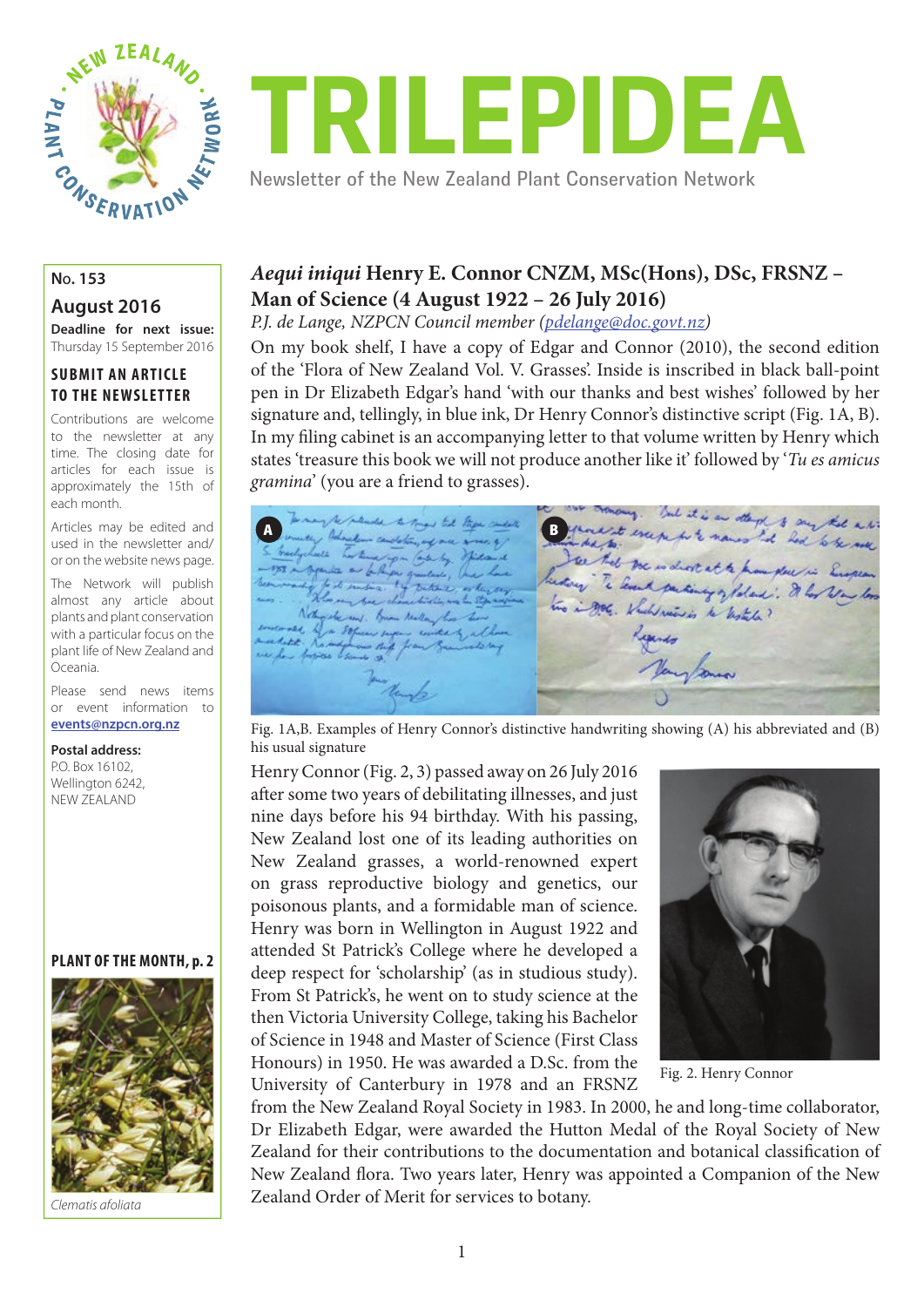# PLANT OF THE MONTH – CLEMATIS AFOLIATA



Plant of the month for August is *Clematis afoliata*. This interesting plant often grows to form large bundles with an appearance like a large tangled wire or thick string. Its leaves are severely reduced to petioles earning it the common name of leafless clematis. The stems are up to 3 m long and are stiff, wiry and grooved. Small green-white flowers appear during October and November.

It is found in both North and South Islands, often found in open rocky shrublands and, in South Island, also in tussock grasslands. *Clematis afoliata* is not threatened although in

some regions the open rocky habitats are subject to development pressure. Competition from naturalised plants also poses a threat to regeneration of this plant in some areas. You can read more about *Clematis afoliata* on the NZPCN factsheet at: http://www.nzpcn.org.nz/flora\_details. aspx?ID=1679

Henry began his botanical career in 1940 with the then Department of Scientific and Industrial Research (DSIR) Botany Division where he initially worked with Victor D. Zotov (1908–1977) under Director Dr Harry H. Allan  $(1882-1957)$ —destined to be the author of the first volume of the DSIR Flora of New Zealand series. It was during those early years of employment that he completed his B.Sc. and M.Sc.(Hons.) and began in earnest to work with grasses and grasslands, as well as keeping a dossier on, then critically investigating, and finally publishing on poisonous plants. Henry's interest in grasses was initially ecological but soon turned to their reproductive biology, a study which gathered impetus when he made the discovery of gynodioecy in some of our indigenous species. Following that discovery, Henry undertook exhaustive studies on not only grass gender dimorphism but also their chemistry, genetics and eventually their taxonomy. It was in these fields that he became an internationally recognised expert. Toward the end of his career with DSIR, in 1980, he became Director of the Botany Division, a position he held until his retirement in 1982. When he retired from the Botany Division, he was made an Honorary Fellow of the Centre for Resource Management, University of Canterbury, a position later carried over to the School of Geography. During his long career, Henry published in excess of 160 papers in peer-reviewed literature (at least half of these



Fig. 3. Henry Connor posing with a specimen of *Austroderia* (*Cortaderia*). Henry started his career with detailed studies of the genderexpression of grasses, their genetics and chemistry. In the process he recognised a number of new species, including in *Austroderia*  (as *Cortaderia*), *A. splendens* (named by Henry in 1971) and *A. turbaria* (named by Henry in 1987)

when 'retired'), and eight books including, with Dr Elizabeth Edgar, two editions of the New Zealand Grass Flora (Edgar & Connor 2000, 2010). He also advised on the preparation of Flora IV (Webb et al., 1988). Henry was a brilliant academic but also a very complex person. I provide here an account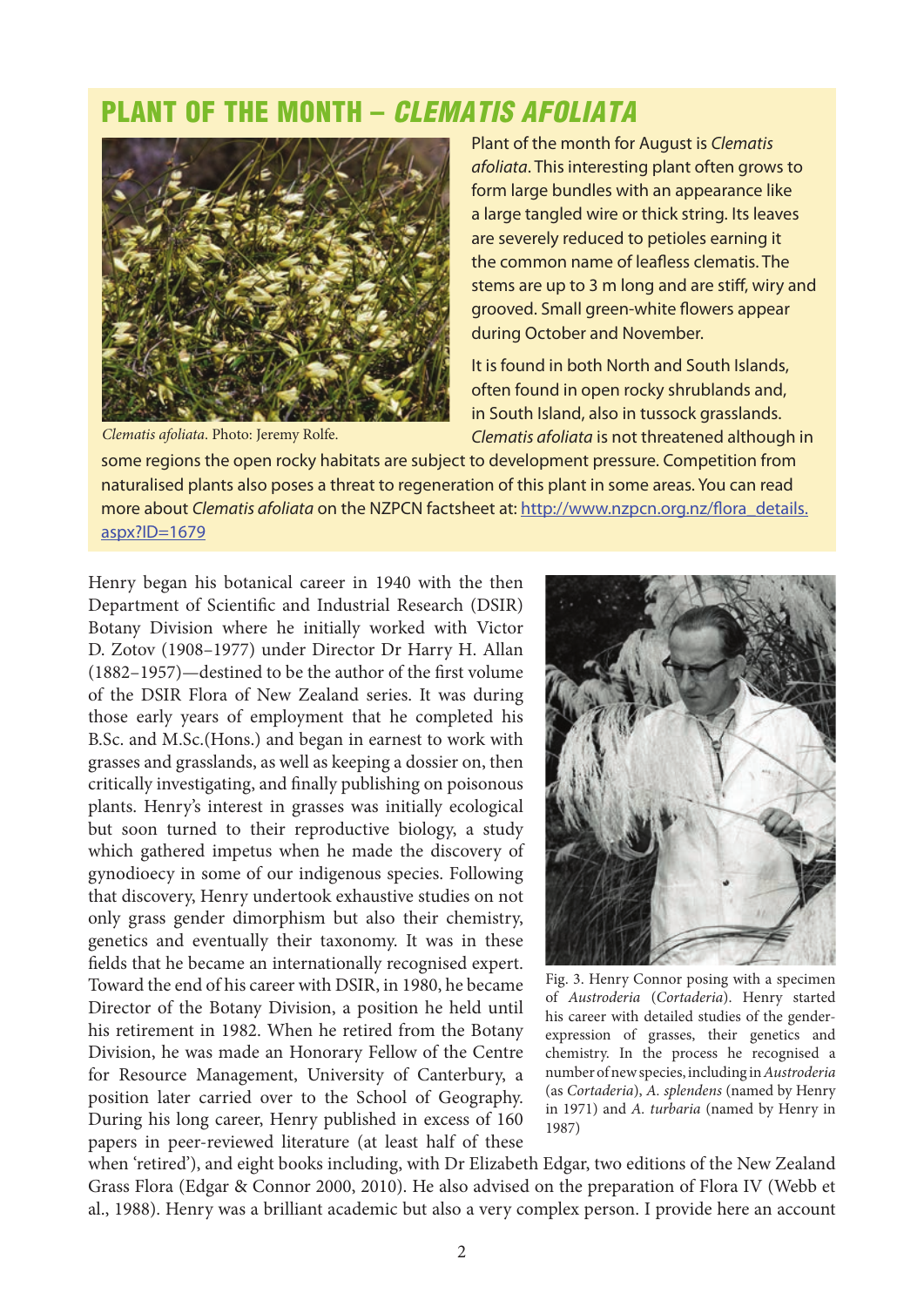based on my experiences of working with the scientist side of Henry. I know little of his family life, indeed over the 20 years in which I knew Henry he scarcely mentioned his personal life. For Henry, when dealing with scientists and sciences matters, other parts of his life had little relevance, though he certainly appreciated scientific gossip and being, it would seem, very well connected, always seemed to know (sometimes before you) what was going on in the wider science world, or indeed in your own sphere of influence.

My induction with Henry began indirectly when at Christmas 1977 I was presented with a copy of '*The Poisonous Plants of New Zealand*' (Connor 1977)—the revised second edition of Henry's landmark publication. Although awfully technical for an 11-year-old, I did struggle through it and whilst often mystified by the chemistry used it to learn the plants I should not be consuming whilst out and about (I suspect that was my mother's intent).

Over time, I came to know Henry by his many taxonomic publications, most notably his *Rytidosperma* revision with Elizabeth Edgar (Connor & Edgar, 1979). However, when I made my first visit to the former DSIR Botany Division in September 1983 I missed meeting Henry Connor—it was to Elizabeth Edgar that I addressed (precocious youth that I was) 'When will the grass flora be published?' I can only imagine what Henry would have said to me had I asked the same of him.

From others, I gradually learned of Henry's unique mannerisms and during my visits to DSIR Land Resources, after commencing work for the Department of Conservation, I was always carefully steered away from Henry by well-intentioned staff. Henry was viewed by many as a 'fire brand', dismissive of conservationists and unafraid to share his views. Indeed, others I know have said that he was both a 'friend and foe'—hence the title of this obituary. Henry worked in a world where he took no prisoners, he admired hard-work, excellence in science and science writing, and he automatically expected contemporaries to have the same knowledge of the classics, languages, religion and dry wit as he did. Henry liked to shock. He certainly had no time for 'time wasters' and he remained firmly dismissive of 'checklist writers', 'field surveyors' and 'tag name artists' (some of his politer terms). I gather that he initially thought I was one of those 'sort of people' which was why I was kept out of his way.

This all changed when, in 1996, I found an exotic needle-grass that I could not identify. I lodged the main collection in the herbarium of the Auckland Museum and, as was then my working style when dealing with grasses, I sent a duplicate to Elizabeth Edgar. The grass I told her might be *Stipa tenacissima*. Enigmatically, I received a letter from Elizabeth telling me that 'Henry had taken the grass and that he had said it was not *Stipa tenacissima* but another one'. As nothing was forthcoming from Henry, after several months I mentioned this to Dr Rhys Gardner, who looked at my Auckland specimen and identified it as *Stipa tenuissima* (now *Nassella tenuissima*). As the grass was undeniably 'weedy' and actively spreading, Rhys promptly wrote an article about it with Paul Champion and me as third author (Gardner et al., 1996). That action prompted my first ever direct interaction with Henry.

It started with a letter that I received at work. This, written in blue ink in a strange, scarcely legible scratchy handwriting (Fig. 1) was addressed to 'Mr Peter J. de Lange Esq'. The contents when finally deciphered were spectacularly abusive. It may strike people as odd that I would dare to say this but bear with me—this was Henry's *modus operandi*. Luckily, I had long ago been advised by Anthony Wright (former curator of Botany, Auckland Museum Herbarium) on how to respond to Henry's letter—you see this was Henry's 'challenge' and apparently you were expected to show your 'mettle' and so I did. Henry, it transpired, was aggrieved that I (really 'we') had written the article; in his world he knew what the grass was, and so why did I (really 'we') write the article? To him, the fact that he had determined the species of grass meant that the article we had written was now unnecessary—he seemed mystified that we would actually want to know what the species of grass was. My response was careful. I wrote that the article was written by three people not one and that we three were concerned about the spread of this weedy species, that we had noted it had not yet been brought to the appropriate people's attention as a potentially serious weed and so were acting out of a sense of responsibility.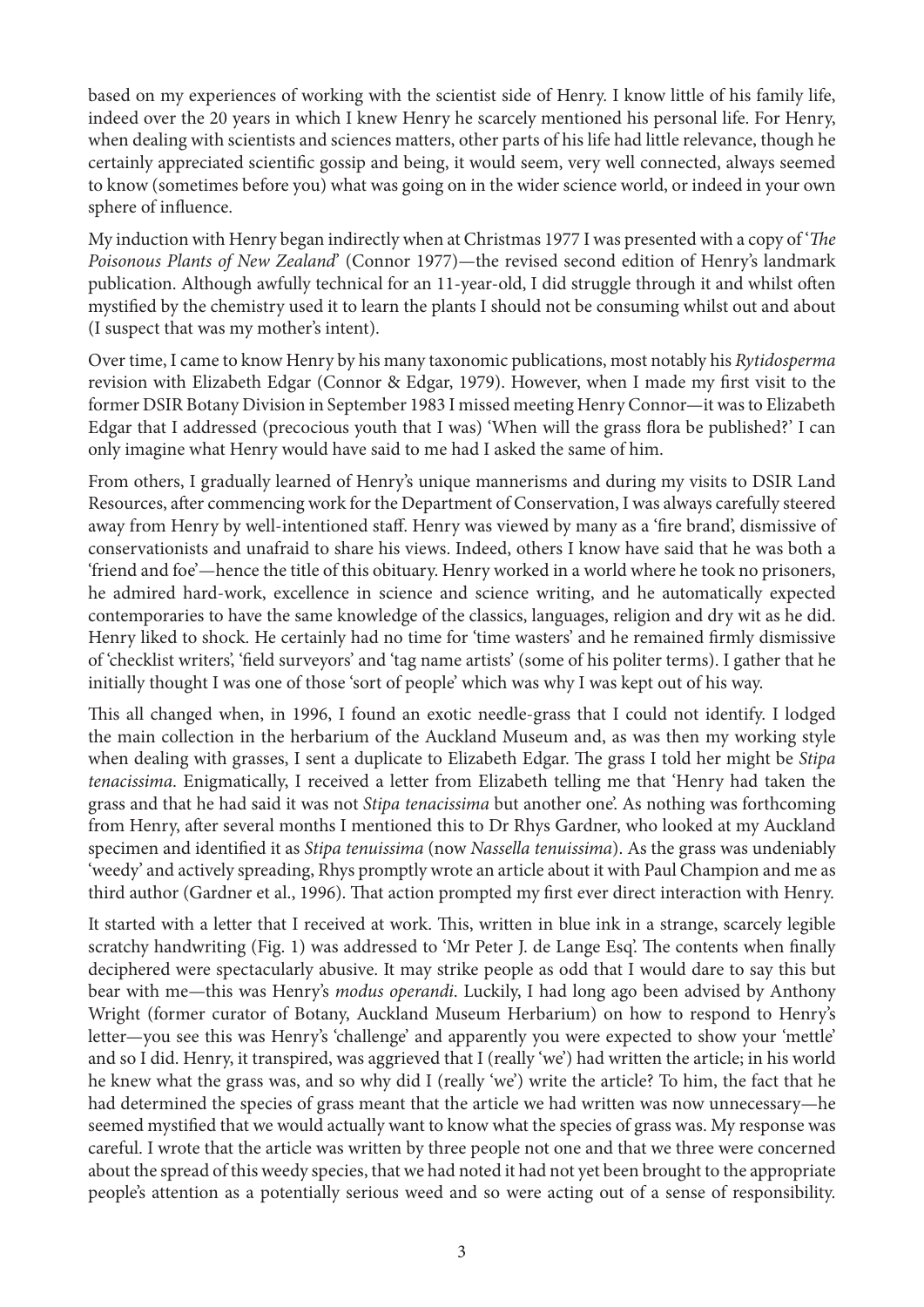Further, I bluntly observed that if Henry knew what it was then why on earth didn't he 'deign' to tell us and/or publish the fact it was such a bad weed?

Henry never replied to the contents of that letter; rather we entered phase two of Henry's 'trials'—but here again I had been warned. This 'second trial' started innocently enough with a 'Royal Summons' to attend him at his new place of abode at the School of Geography, University of Canterbury. This I did when I was down lecturing at the School of Forestry.

I admit I went to his office with some trepidation steeling myself for a verbal fight. Instead, I was greeted warmly with his characteristic loud bellow of "*Connor here*!" when I knocked at his office door. Inside, I found Henry sitting benignly behind his desk, beaming from ear-to-ear. On his desk stood a large bottle of single malt, the label carefully hidden by a large, off-yellow bow-tie, placed next to this was a massive conical flask full of distilled water, and two ornate lead-crystal glasses. I was asked to sit, whereupon Henry causally splashed out three fingers or so of neat scotch into the glasses, and uttering "*Bibe*!" tossed his drink back. Realising what was required I did the same. As I did so, I noted Henry carefully watching for my reaction. "One of Islay's, I think" said I, "*Bravo amicus*!" said Henry. So I passed the initial part of the trial. The rest required spending a protracted afternoon drinking neat scotch ("watering it down is for philistines" said Henry) discussing grass taxonomy, politics, science, botany and I confess indulging in a little character assassination. All the time one was acutely aware that what you said and did was being critically assessed, weighed and that each question back to you was skilfully targeted, whether to test your intellect, throw you off balance, or do both. Only when the bottle was virtually empty was I abruptly dismissed. As I staggered down the stairs I blearily wondered what it all meant. Still, the fact that thereafter each visit to the university was punctuated by a 'Royal Summons' meant I had passed those tests as well. Nevertheless, with Henry one could never rest easy—you were always being assessed. Henry, I soon learned, liked someone who stood up for himself (and his drink). He spurned what he saw as weak people. Indeed, I well recollect one colleague referring to Henry as 'Connor the Barbarian' for his way in dealing with people. It's true Henry could be, and he often was, as ruthless as he was generous. He did not suffer fools gladly. So I guess I am honoured that he didn't consider me a fool (at least that I was aware of).

Having apparently passed muster by 'trial of scotch', I was soon flooded with correspondence—mostly on grass matters. Henry's handwriting, I have already alluded to but seeing is believing (Fig. 1). Henry loathed the computer and maintained that writing was an art and one that should be indulged in only by writing with a fountain pen using blue *not* black ink. (Only once did he ever write to me with a ball-point and that was after the February 2011 Christchurch earthquake during which it seems he had lost his special gold-plated fountain ink pen). His letters were always a challenge to read, not only written in a hand that any General Practitioner would envy but also full of exotic or obscure words, Latin, quotations, poetry and a uniquely 'Connoresque symbology' which you simply had to work out yourself. Over the 17 years that Henry wrote to me I began to understand it but it was my partner who positively delighted in working it out—she would often ask 'Got a Henry letter for me to decipher?' and when I had, she would spend a happy hour or so trying to translate it.

On occasion, Henry would ring you. His presence always loudly announced with the familiar "*Connor here*!", and then he'd get straight down to business. There was no mucking about when on the phone with Henry, and he rang (and hung up) whenever it suited him. I remember the late Dr Robert (Bob) Cooper (1917–2004) aggrievedly telling me in 1989 that when he was curator at the Auckland Museum Herbarium in the mid-1960s Henry rang him late one Sunday night, getting him out of bed in the process, to 'have a go' about a news article he'd read stating that pampas grass (*Cortaderia* sp.) was hybridising with the endemic toetoe (*Austroderia* (but at that time treated as *Cortaderia*)) in the Waitakere Ranges. Henry assumed that as this was about plants in Auckland region then somehow Cooper was responsible and, as pampas grass will not hybridise with toetoe, (Henry had experimentally shown this—ironically not appreciating at the time that this knowledge was the precursor to a line of mostly genetic evidence that eventually saw our endemic *Cortaderia* placed in their own endemic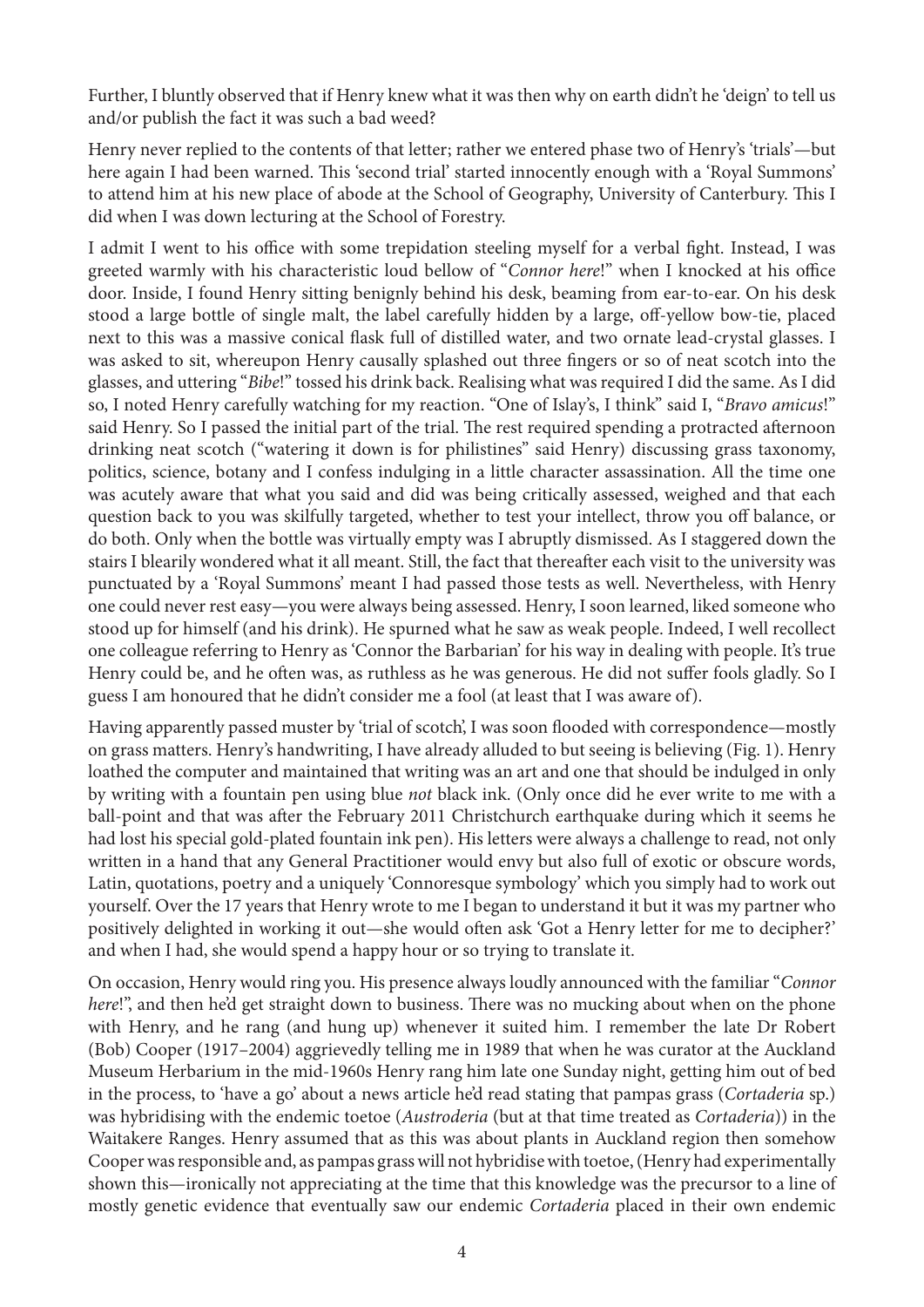genus *Austroderia* by Linder et al. (2010)) it was essential to put Cooper right. Bob, once he had understood what he was being blamed for, berated Henry at length, a tirade which Henry abruptly cut off by telling Bob that if it wasn't him, well then he needed to find out who was responsible and 'sort it out', whereupon Henry hung up. This story exemplifies Henry's working style, *Cortaderia* was then his interest, the news article was wrong and someone was responsible for this, and even if the person he rang was rung out of bed and not responsible, that was not an issue because something still needed to be done. The cause of science demanded it. Bob Cooper never forgave him but Henry didn't care. It was so important to him that people understood the facts.

Henry had the same view of what he called 'grey literature'. Expressing with considerable vehemence that if something was worth saying it was best to say it in print not in stuff destined to gather dust in filing cabinets. In particular, he viewed the unpublished A.P. (Tony) Druce (1920–1999) checklists as heresy and loathed the way people quoted them as facts. He saw such works as anti-science and uninformed 'proselytizing', viewing their authors as 'false prophets' and their exponents as misguided disciples. It cannot be denied that Henry was a harsh critic. Also, it has to be said that A.P. Druce always so polite and well-mannered was, on the subject of Henry, much less so.

This is not to say that Henry regarded science as a 'pure and august' profession. He rather enjoyed academic (sometimes rather obscure) jokes and had a very dry sense of humour. Sadly, at times, this was way above the heads of his audience and so his wit was lost on others. But if one is looking for examples of some of his finest then one need look no further than his *Festuca* revision (Connor 1998). Consider the opening paragraph of the introduction to that paper where Henry states 'the Latin feminine substantive '*festuca*' has the two-fold meaning 'stalk, stem, straw; a rod with which slaves were touched in the ceremony of manumission' (Andrews 1867); the completion of this paper has seen

in part the reality of the *festuca* in the 'release from slavery; the liberation from bondage or servitude' in which I had been held for years by *festuca* the 'stalk, stem, or straw'. Henry disliked revising *Festuca* but only Henry could find a way to voice that through a witty discourse on the meaning of 'festuca'. Henry's fondness for red wine was also nicely captured in his recognition of a new forma of *Chionochloa flavicans*, his *C. flavicans* f. *temata* (Fig. 4*)*. Though it's true that the type locality is Te Mata Peak, Hawke's Bay, Henry maintained that his choice of epithet was really honouring a nearby winery 'Te Mata Estate" whose vintage he was particularly fond of.



Fig. 4. *Chionochloa flavicans* f. *temata* at the type locality Te Mata Peak, Havelock, Hawke's Bay. The epithet '*temata*' conveniently just happens to be also the name of one of Henry's favourite vineyards 'Te Mata Estate'. Photo: Mike Thorsen.

It stands to reason that Henry was also an excellent reviewer (if you could read his writing). I recollect once that Brian Murray (then of the School of Biological Sciences, University of Auckland), Paul Datson and I had written a large manuscript on chromosome numbers of the New Zealand Flora. As the paper included many grass counts then new to science, I suggested Henry review the manuscript. He did so with alacrity and a critical attention to detail rarely seen these days in reviews. He also improved our understanding of the English language and introduced us to a plethora of words that required the constant use of the dictionary to understand, e.g., analphabetos, didactic, elision, to name but a few. We also needed to scour through various Latin dictionaries and were inducted into such abbreviations as '*hic. comm*.' (for '*pers. comm*.'), '*in litt.*' (much preferred Henry argued to '*hic comm*.'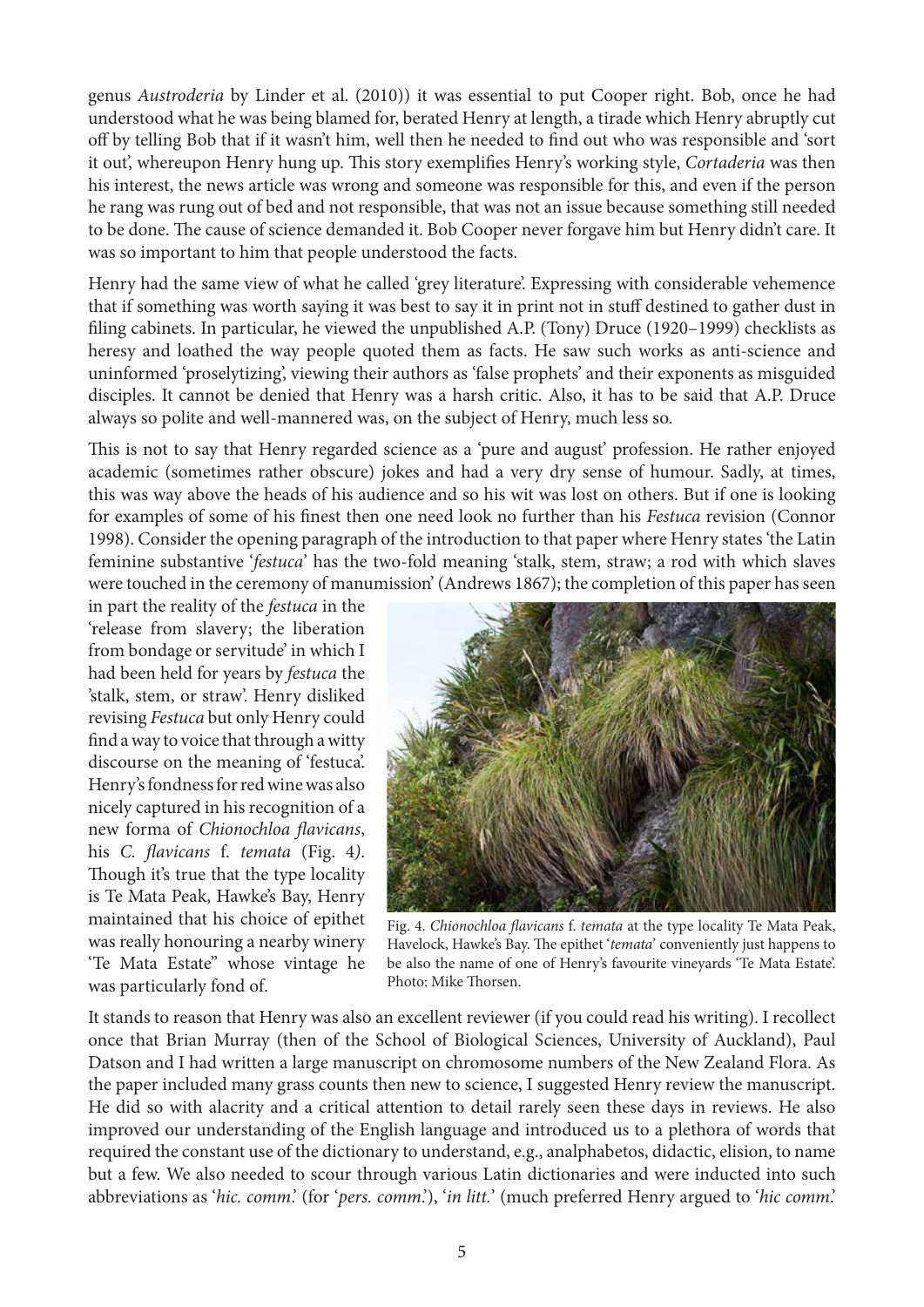anyway) and his favourite '*nom. altr*'. This Henry insisted we use especially for the Poaceae, thus 'Poaceae *nom. altr*. Gramineae'. Henry disliked 'Poaceae'. In his review, Henry made no apologies for his detailed comments stating that he had learned the hard way himself from the late 'Dr Lucy Beatrice Moore' (1906–1987) (Henry always pronounced one's full name if he knew it) whom he regarded as an absolute terror when reviewing a manuscript written by one of her colleagues. Without doubt, he significantly improved our manuscript.

Henry's stance on writing and science was also clear when it came to Flora writing. It was Henry who told me, he decided that all plant descriptions for the 'Weed Flora' (Webb et al., 1988) had to be based on wild collected New Zealand specimens. He regarded the very idea of modifying descriptions of such plants taken from other world floras to match the New Zealand specimens as 'plagiarism of the very worst kind'. In the same vein, all grass descriptions in Edgar and Connor (2000, 2010) were prepared from measurements and notes taken from New Zealand plants and collections. This may be why many regard our grass flora as such an excellent treatment. Certainly it is one of the few to have detailed descriptions of the caryopsis (R.O. Gardner *hic. comm*.). With respect to flora authorship, Henry was also bluntly emphatic; he absolutely insisted that Elizabeth Edgar had to be senior author of the 'Grass Flora'. He often told me that Elizabeth had effectively written two other floras (Moore and Edgar 1970; Healy and Edgar 1980) and that it was high time she had the honour of being recognised for what she was—our foremost flora writer and expert.

Henry's complexity was also seen when it came to titles and degrees. He was rightly proud of his D.Sc. and most especially his FRSNZ. Sometimes though, he could be snobbish. On learning in 2003 that I had been awarded an 'FLS' he told me it wasn't an honour really because you had to pay for it—but by now I had learned—and so I cheerfully reminded him that you also had to pay for a FRSNZ, and that, at the time, only 10 living New Zealand people held an FLS, which was far fewer than those with an FRSNZ. As I said, with Henry it was always important to stick up for yourself. Still he could surprise you; on learning (somehow) that in 2012 I had been made a Professor for the Dipartimento di Scienze della Natura e del Territorio, Università degli Studi di Sassari, Sardegna, he was the first to offer his congratulations.

Henry once told me that he intended to retire when he turned 90 (Fig. 5). When I asked about this, he said that he had so much to do he wasn't going to stop until he had to. I guess that is exactly what he did. My last botanical dealings with Henry were over the complexities of the grass genus *Hierochloe*. First of all, Henry worried that our species might really be *Anthoxanthum*, as the Russians apparently had said, then he pointed out that Zotov's key was 'no good at all unless you read it backwards' and finally, for a man who hated tag names, he told me that the very large Chatham Islands plants variously called *H. fusca* and *H. redolens* seemed to be a new species for which he suggested the tag name *H*. "phormiiphila". By this time (2011), Henry was feeling that he was getting behind the times. He hated DNAbased taxonomy, and strongly resented the name changes happening in his beloved indigenous Triticeae. I don't believe he ever accepted that the endemic *Connorochloa* named in his honour by Barkworth et al. (2009) was a good genus. I guess it's fitting that the sole New Zealand grass to carry his name was the one he kicked the hardest against (Barkworth et al., 2009).



Fig. 5. Henry Connor at his 90th birthday.

I last saw Henry at Lake Coleridge in September 2013. This was when he attended the Queen Elizabeth II Trust retirement function for Dr Brian Molloy. Though a little hard of hearing and going blind Henry was still in good form. He joked about the lack of scotch, poured a healthy dose of scorn on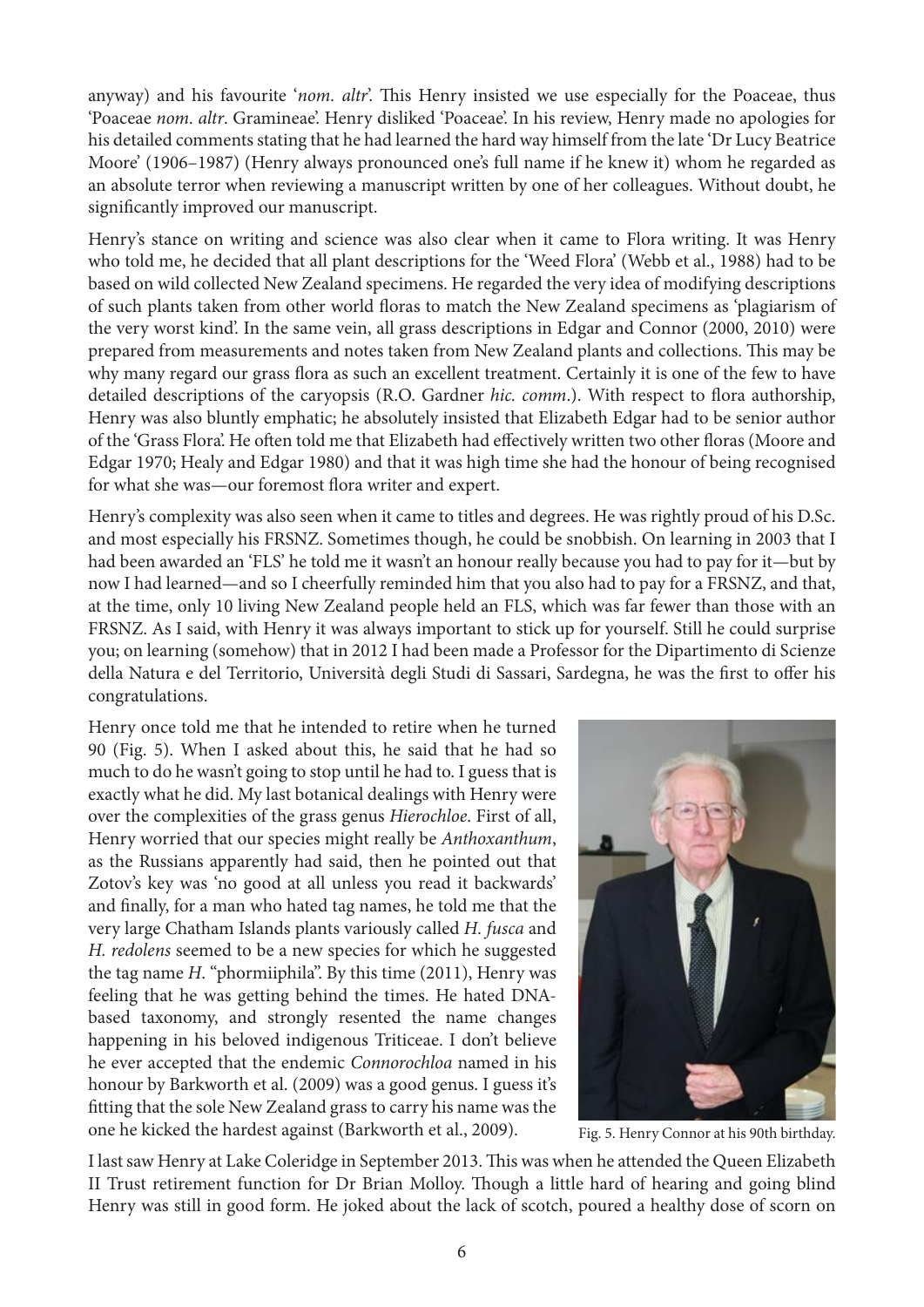a few colleagues seated nearby and asked my views on Linder et al. (2010). He still resented that they had relegated the endemic grass genus *Pyrrhanthera* into synonymy under *Rytidosperma*. "The chromosome numbers are too different", said Henry.

There is no doubt that Henry was mischievous, and, at times, undeniably 'scabrid', to use an apt botanical term, with his words, pen and personality. He could be a total terror, though I do feel he was often oblivious of his actions. Henry certainly dished out what he expected to receive. He was one of those rare people who not only respected academic prowess but also those who fought back; he was plainly uncomfortable dealing with those who couldn't. Because of this mannerism, it often came as a complete shock when he suddenly took your side (usually the result of a 'good' paper you had published). I know he unintentionally unnerved those used to receiving only his harshest criticism when he suddenly showered them with words of praise. He certainly admired honesty in others. There is no doubt he enjoyed his science and appreciated the good work of other researchers (admittedly, so long as it didn't encroach too much on his own fields of interest). He defended his 'turf' religiously. He also loved his Latin and music, and appreciated excellent wine and single malt scotch. He was certainly a man of unexpected turns and contradictions. For example, despite being so well versed in cytology, Henry, as far as I know, never counted the chromosomes of any plant during his career. He also admired Charles Darwin but was a committed Roman Catholic with deep-seated religious convictions. I believe despite his many publications, his books and his way of dealing with the scientific community, he will always be remembered for that crowning achievement of his career the fact that he, and Elizabeth Edgar, produced what is arguably the finest Grass Flora in the world (Edgar & Connor, 2000, 2010). So I am glad that I got over my fear, stood up to him and so got to know Henry—without any doubt he was truly unique, and my science career has benefited from knowing him.

#### **Acknowledgements**

I would like to thank my colleagues most especially Rhys Gardner, Colin Meurk, Ewen Cameron, Matt Ward, and Anthony Wright for their comments and recollections of Henry. Kate Boardman and Ilse Breitwieser kindly obtained the images used here of Henry Connor.

#### **References**

Barkworth, M.E.; Jacobs, S.W.L.; Zhang, H.Q. 2009: *Connorochloa*: a new genus in Triticeae. *Breeding Science 59*: 685–686. Connor, H.E. 1977: The poisonous plants in New Zealand. *New Zealand Department of Scientific and Industrial Research 99*. Wellington, Government Printer

- Connor, H.E. 1998: *Festuca* (Poaceae: Gramineae) in New Zealand 1. Indigenous Taxa. *New Zealand Journal of Botany* 36: 329–367.
- Connor, H. E.; Edgar, E. 1979: *Rytidosperma* Steudel (*Notodanthonia* Zotov) in New Zealand. *New Zealand Journal of Botany 17*: 311–337.
- de Lange, P.J.; Murray, B.G.; Datson, P.M. 2004: Contributions to a chromosome atlas of the New Zealand flora 49 Miscellaneous families. *New Zealand Journal of Botany 42*: 873–904.
- Edgar, E.; Connor, H. E. 2000: *Flora of New Zealand* Vol. V. Gramineae. Lincoln, New Zealand, Manaaki Whenua Press. 650 p
- Edgar, E.; Connor, H. E. 2010: *Flora of New Zealand* Vol. V. Gramineae. 2nd edition. Lincoln, New Zealand, Manaaki Whenua Press. 650 p
- Gardner, R.O., Champion. P.D.; de Lange, P.J. 1996. *Andropogon virginicus* and *Stipa tenuissima*. *Auckland Botanical Society Journal 51*: 31–33.
- Healy, A. J.; Edgar, E. 1980: *Flora of New Zealand*. Vol. III. Adventive Cyperaceous, Petalous and Spathaceous Monocotyledons. Wellington, Government Printer.
- Linder, H.P.; Baeza, M.; Barker, N.P.; Galley, C.; Humphreys, A.M.; Lloyd, K.M.; Orlovich, D.A.; Pirie, M.D.; Simon, B.K.; Walsh, N.; Verboom, G.A. 2010: A generic classification of the Danthonioideae (Poaceae). *Annals of the Missouri Botanical Garden 97*: 306–364.

Moore, L.B.; Edgar, E. 1970: Flora of New Zealand. Vol. II. Wellington, Government Printer.

Webb, C.J.; Sykes, W.R., Garnock-Jones, P.J. 1988. *Flora of New Zealand*. Vol. IV. Botany Division, DSIR, Christchurch.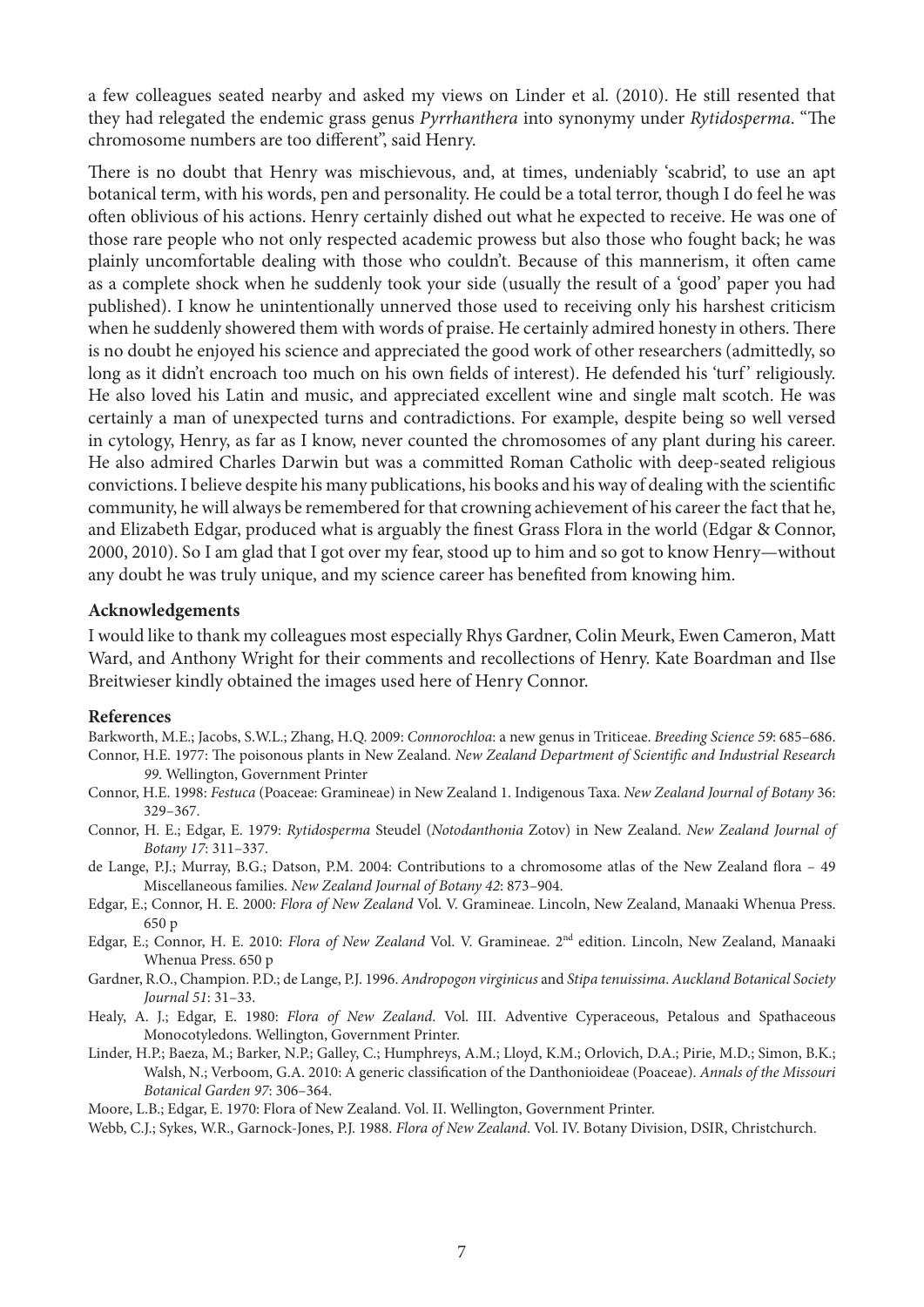### **Riparian plans made easy – the Riparian Planner**

*Rachel Knopp, DairyNZ [\(Rachel.Knopp@dairynz.co.nz\)](mailto:Rachel.Knopp@dairynz.co.nz)* 

Fencing and planting to protect waterways and create riparian zones is now easy with the Riparian Planner, a free online tool that creates a farm-specific riparian management plan.

#### **Plan for your budget**

The perception may be that fencing and planting waterways is expensive and difficult. It's easy with the Riparian Planner; you design with your budget in mind and spread costs over a manageable timeframe.



**Essential to the dairy industry—**The tool is important for dairy farmers with waterways who need a riparian management plan by 2020. Over the next four years, under the Sustainable Dairying: Water Accord, all farms must develop riparian plans on dairy farms and supporting land. The Riparian Planner also helps fulfil farmers' consent and supply conditions.

#### **Riparian zones and environmental gains**

Fencing and managing riparian zones helps provide dense vegetation that can filter out sediment and nutrients before they enter waterways and reduces the likelihood of erosion. Planting trees helps to provide shade to the stream and increases habitat for native wildlife like birds and insects.



#### **What does a riparian management plan look like?**

The farm-specific plan includes a timeframe, budget, estimates of the number of region-specific plants required, costs and time frames for fencing, and planting and weed control actions for long-term riparian zone management. As a riparian zone develops or anything changes on-farm, plans can be revisited and updated.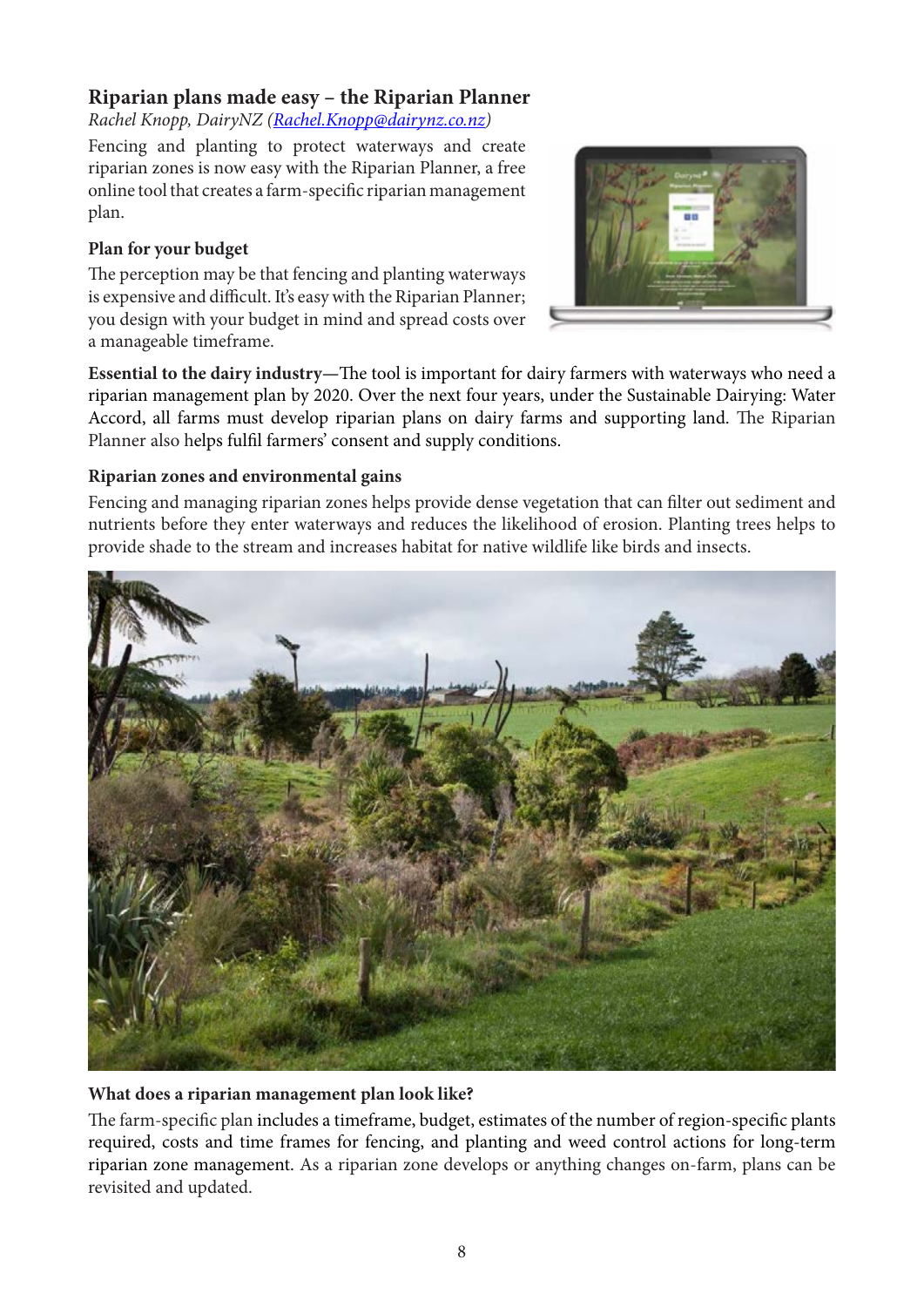#### **Weeds and riparian zone maintenance**

Riparian zones can become weedy after fencing. The key is to plant and manage what you can. Choose to plant native trees or shrubs (evergreens) to shade out weeds. Broadleaf spray can remove most weeds and retain grass.

#### **Easy to use tool**

The tool's map feature and 'how to' videos mean users are fully supported and planning is easy. Stepby-step planning begins with mapping each waterway and describing its current state by width, area fenced off, vegetation type—if it has weeds, exotics, natives or grass. Lastly, you choose a one to five year timeframe.

*"It gives us as farmers an idea of how many plants we need and costings and the exact measurements of areas. It's an accurate tool." John Bluett, Waikato dairy farmer.*



#### **Support for the Riparian Planner**

The Riparian Planner was developed by DairyNZ and Landcare Research with input from key environmental experts and regional councils across the country. It is designed for farmers and rural professionals.

If you have any questions, please contact Matt Highway, DairyNZ senior developer, ph: 027 702 4378, email: [Matt.Highway@dairynz.co.nz](mailto:Matt.Highway@dairynz.co.nz).

#### **Eco-sourcing of plants – what, why, where and how**

*Chris Horne, NZPCN member, Wellington ([jchorne@clear.net.nz](mailto:jchorne@clear.net.nz))* 

In my opinion, eco-sourcing occurs when Nature is given the opportunity provided by intensive and sustained control of pest animals, pest plants and other ecological weeds. I believe that natural ecological restoration is genetically sound and requires considerable patience. Thus I believe that Wellington city's Scenic Reserves, Recreation Reserves and Town Belt should be protected by unrelenting pest control and not be subjected to intervention in the form of the planting of eco-sourced plants, except as noted in "Nature's role" below.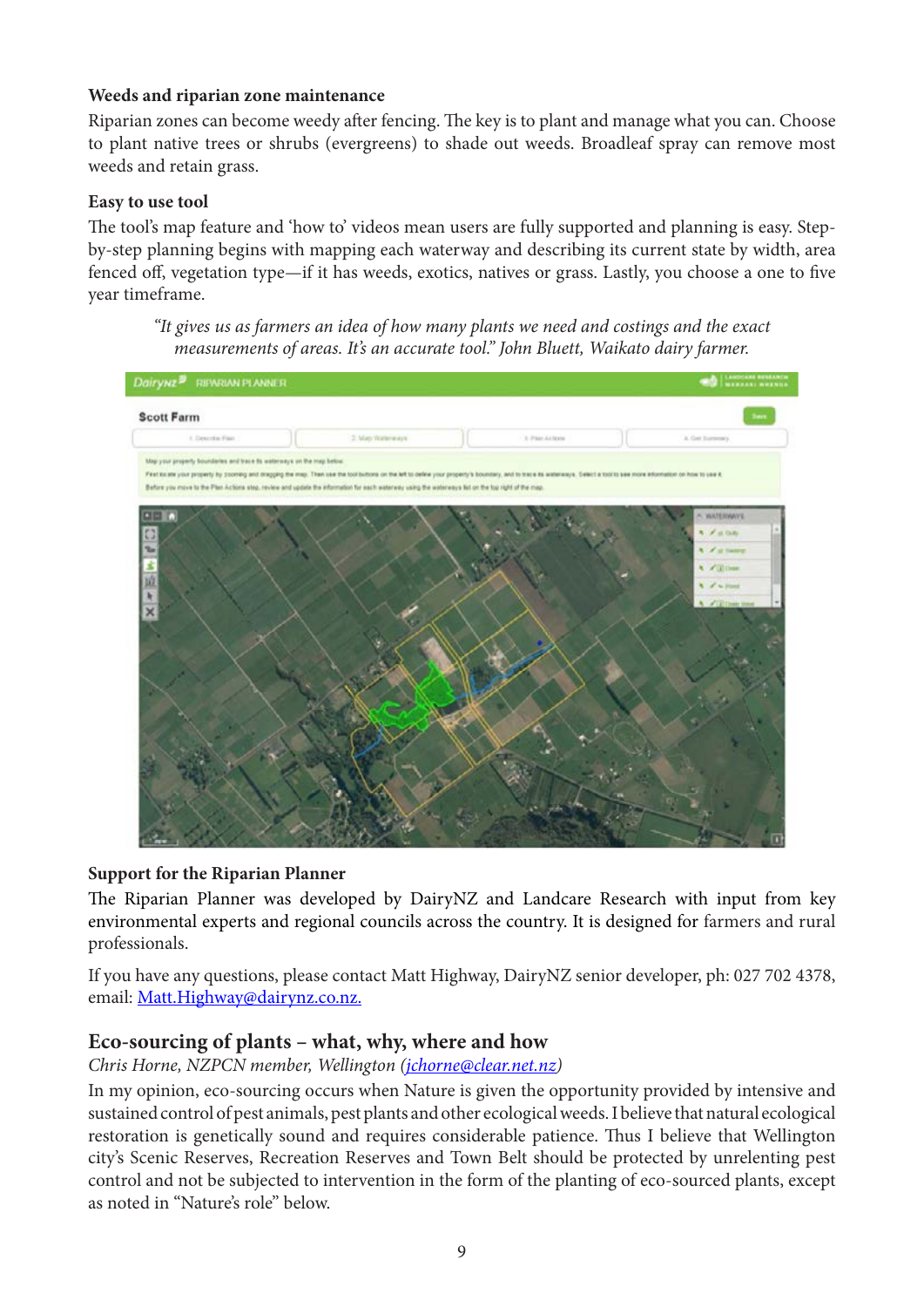#### **Observations**

My opinion is based on:

- 1957/58 and 1958/59 with vegetation survey teams on the Forest Research Institute's Ecological Forest Survey in several North Island axial ranges, I saw forests severely degraded by large numbers of pest animals.
- 1961/62 with vegetation survey teams on the Forest & Range Experiment Station's High Country Survey in three South Island ranges, I saw plant communities below the bush line, and on the tops, in a similarly degraded state.
- Early 1980s in the Tararua Range, I saw vigorous growth and abundant flowering of alpine species, presumably aided by NZ Forest Service deer-culling and helicopter hunting.
- Late 1990s onwards the numbers of seed-carrying birds, e.g., tūī and kererū, began increasing in Wellington, resulting from Greater Wellington Regional Council's (GWRC) possum/rodent/mustelid control in the city's reserves.
- 2001-04 possum-control contract work for GWRC, filling c.275 bait stations in seven Wellington reserves; seedlings of species palatable to possums, and to seed-eating rodents, began appearing after about 18-months' work.
- 2007 contracted by GWRC, with Barbara Mitcalfe, to do a botanical survey in Albemarle Road 'Reserve', Northland, Wellington; two nīkau seedlings found—presumably the seeds had been brought by birds from Otari-Wilton's Bush or other bush areas nearby.



Kererū. Photo: Jeremy Rolfe.

• 1980-present: In 1980, my property in Northland, Wellington, had lawns back and front and on Wellington City Council's (WCC) berm. In 1981, WCC gave me 15 native plants for the berm; other



Tawa. Photo: Jeremy Rolfe.

#### native plants, mostly self-sown, have since shaded out all three lawns. Natural arrivals via the wind or birds include: māhoe, rewarewa, patē, hangehange, five-finger, *Coprosma grandifolia*, *Parsonsia heterophylla*, hound's tongue fern, and *Rubus cissoides* (diameter at base c.10 cm)*.* In 2015, I found two tawa seedlings, one on the WCC berm and one at the front of my section—kererū in action! To increase the chances of seeds germinating, I control pest animals on the property with several traps.

#### **Nature's role**

I support the adage that we should 'get rid of the bad things, and the good things will come'. I believe that eco-sourcing is best left to Nature. Seeds, and pollen, of native plants are spread by the wind, or by birds, and, in the case of some species, by gravity or water. I believe the only ecologically and genetically—sound exception to this is when an indigenous ecosystem must be protected against the "edge-effect", by the planting around its perimeter of seedlings grown from seeds collected from naturally occurring plants within it.

#### **Wellington's "primary forest remnants"**

Park (1999) recorded 401 sites in Wellington with what he defined as "primary-forest remnants". These were vegetation stands in which he said "… canopy tree species characteristic of the district's primary forests' canopy tree species are naturally occurring." These remnants, which he said are " ... fairly evenly spread across the City's land area," provide a range of seed sources suited for the natural, genetically and ecologically sound restoration of the city's regenerating and mature native forests, shrublands, adventive scrublands and even plantations.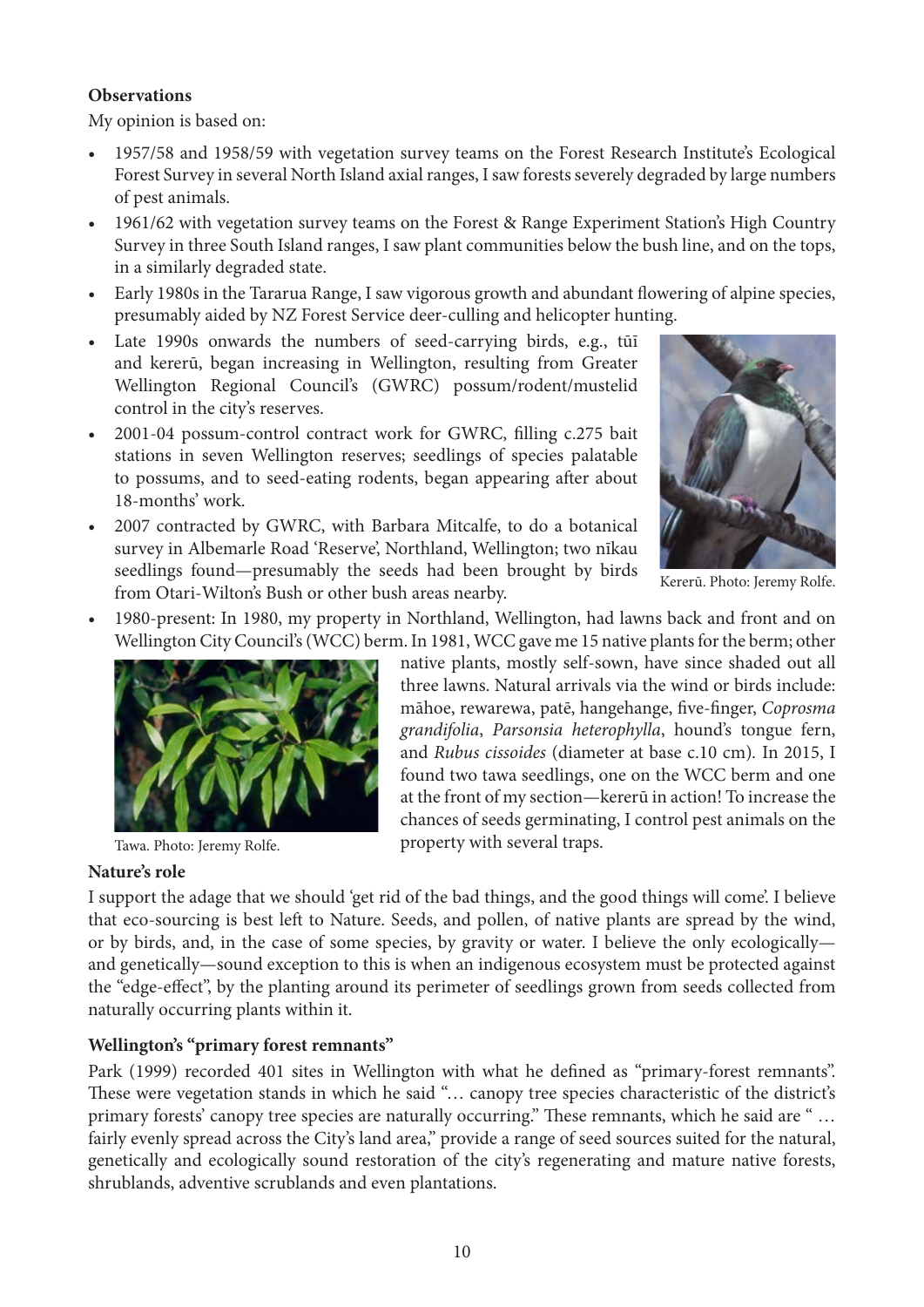#### **Human intervention**

The term "eco-sourcing" has a 'feel-good' sound to it but, because it involves bringing to an indigenous ecosystem plant material and soil material from beyond it, it may be genetically and ecologically unsound, because the genetic composition of a species may vary from one location to another. It puts people's pleasure of planting ahead of ecologically-sound management of our precious indigenous ecosystems. It ignores natural patterns of plant distribution, genetic variation, and associated soil organisms such as bacteria and mycorrhizal fungi. This practice is turning indigenous ecosystems around the city into 'designer ecosystems', because people are choosing what species to plant, choosing where to source them from, and then choosing where to plant them. These 'botanic gardens' will disrupt the evolved resilience of the ecosystems as the planted plants begin to reproduce, and perhaps hybridise, with naturally occurring members of the same species. The sites will become of little value for future botanical, ecological and genetic studies, because their composition has been dictated by people, not by Nature. Examples of plantings that I consider inappropriate are listed in Horne (2016).

#### **Pest control crucial**

Wellingtonians, present and future, must systematically seek and remove adventive biota from our indigenous ecosystems, to foster the restoration of their natural functioning and resilience. We must strive for increasing success in our efforts to protect Wellington's indigenous flora and fauna, aided by:

- the development of improved pest-animal toxins and traps, and by biological control methods, as they are developed.
- GWRC and WCC investing more in the control of pest plants and other ecological weeds, and in biological control methods, as they are developed.

#### **References**

Horne, C. 2016: Eco-sourcing of plants – what, why, where and how. Wellington Botanical Society Bulletin 56: 19-25.

Park, G. 1999: An inventory of the surviving traces of the primary forest of Wellington city. Wellington City Council, Wellington.

#### **Further reading**

- Mitcalfe, B, Horne, JC. 2012: Ecological restoration in WCC reserves. Letter 22 April, 2012, to WCC staff Amber Bill, Manager, Community Engagement & Restoration, and Myfanwy Emeny, Biodiversity Coordinator. Wellington City Council records, Wellington.
- Simpson, P, 2000: Genetic Pollution. Pp. 271-272 in: *Dancing Leaves The story of New Zealand's cabbage tree, tī kōuka*. Canterbury University Press, Christchurch.

*Presented at the Wellington Botanical Society's panel discussion on eco-sourcing on 21 July 2014; summarised here from Horne (2016), printed with permission.*

#### **NZPCN Annual Plant Conservation Awards**

The prestigious New Zealand Plant Conservation Network Awards are now in their eleventh year. We are now calling for nominations for the 2016 awards. The purpose of these awards is to acknowledge outstanding contributions to native plant conservation.

Award categories are:

- **Individual**
- School
- Council
- Community
- Plant Nursery
- Young Plant Conservationist of the Year (under 18 years at 30 June 2016) The nomination form is available from the Network website:
- [Nomination form 2016](http://nzpcn.org.nz/publications/NZPCN_AWARDS_2016_Nomination_form.pdf)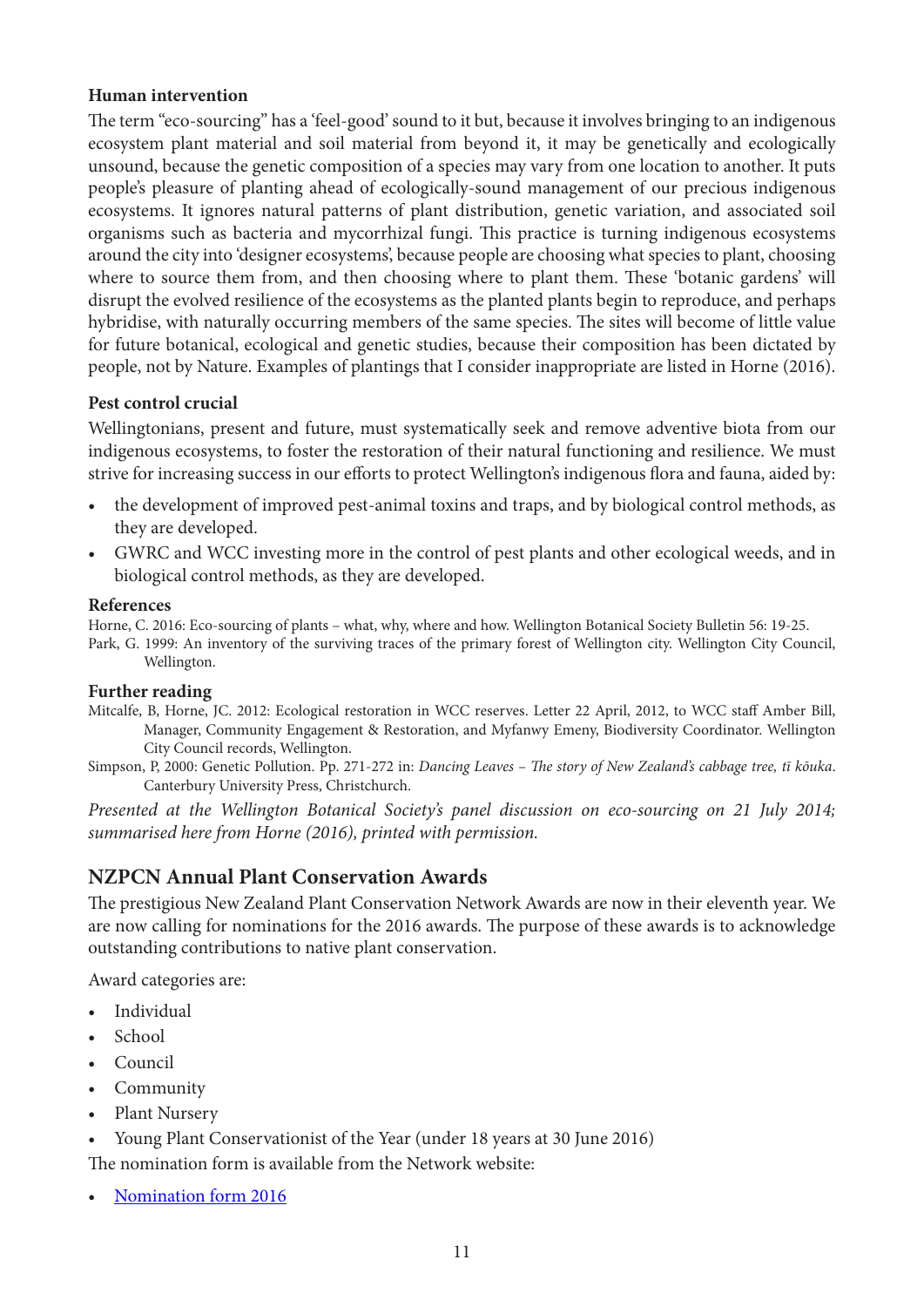We look forward to your nominations; you may make multiple nominations under different categories. Anyone is eligible to make nominations, not just Network members.

The awards will be presented at the 2016 Annual General Meeting on Tuesday 11 October at the Treehouse, Wellington Botanic Gardens, commencing at 6.00 p.m. Winners will be informed in advance of the meeting.

Nominations close on **Sunday 18 September 2016.**

#### **NZPCN Annual General Meeting**

The Network's AGM will be held in Wellington at 6.00 p.m. on Tuesday 11 October at the Wellington Botanic Gardens Treehouse, 101 Glenmore St, Thorndon. The meeting will be followed by a talk by Dr Peter de Lange titled '*From Kirk to now—New Zealand Plant Conservation and its present-day challenges.'*

There will be refreshments available. Public parking is available on Glenmore Street; there is no parking available at the Treehouse. If any member has matters that they wish to discuss at the AGM, they are requested to inform the secretary, Rewi Elliot (Rewi.Elliot@wcc.govt.nz) before the meeting.

*Editor's Note: In previous issues, we have featured members of a group that is very important to the running of the Network, i.e., members of the Council. This month, we turn our attention to a member of another very important group, our sponsors. Coastlands Plant Nursery is a sponsor of the NZPCN website, annually contributing generously to the Network. Coastlands Nursery has also been a conference sponsor. Coastland's contributions to NZPCN have been well received and are gratefully acknowledged. We hope that you enjoy reading about the work of this nursery that specialises in the native plants of our coast. The New Zealand Plant Conservation Network is a registered charity and relies on membership, sponsorship and donations to maintain, and continue the improvement of, the dissemination of native plant information.*

#### **Coastlands Plant Nursery—"Growing Coastal Habitats"**

*Jo Bonner, Coastlands Plant Nursery (coastlandspn@xtra.co.nz)* 

We are nestled in the beautiful Eastern Bay of Plenty, less than a kilometre from the beach and have been supplying coastal natives for 16 years from Northland to Bluff. Our speciality is the supply of quality ecosourced native plants for sand dune restoration and coastal erosion; we annually produce 500,000 plants. In summer, we cover the North Island and top of the South Island collecting spinifex, pingao and some back dune species depending on customers' requirements.

Mother Nature determines when the seed is ready; pingao can be ripe from mid-December to the end of January. It involves some planning to get the seed collected in time which is made worse by years where El Nino is present—it's not unusual to be sand-blasted collecting seed on the beaches as a cyclone bears down! Christmas holidays go out the window and, when 4 million Kiwis head to the beach, we are there too, waiting in the traffic queues, lacquered in gallons



The Coastlands Plant Nursery website home page: www.coastlandsnursery.co.nz

of sunscreen (to which the sand sticks) and constantly asked if we are collecting rubbish!!

It's all worth it. We love what we do and nothing is too difficult; if it's hard to grow or on the brink of extinction, we are happy to grow it. At the moment, we are working on *Pimelea villosa,* a plant 'at risk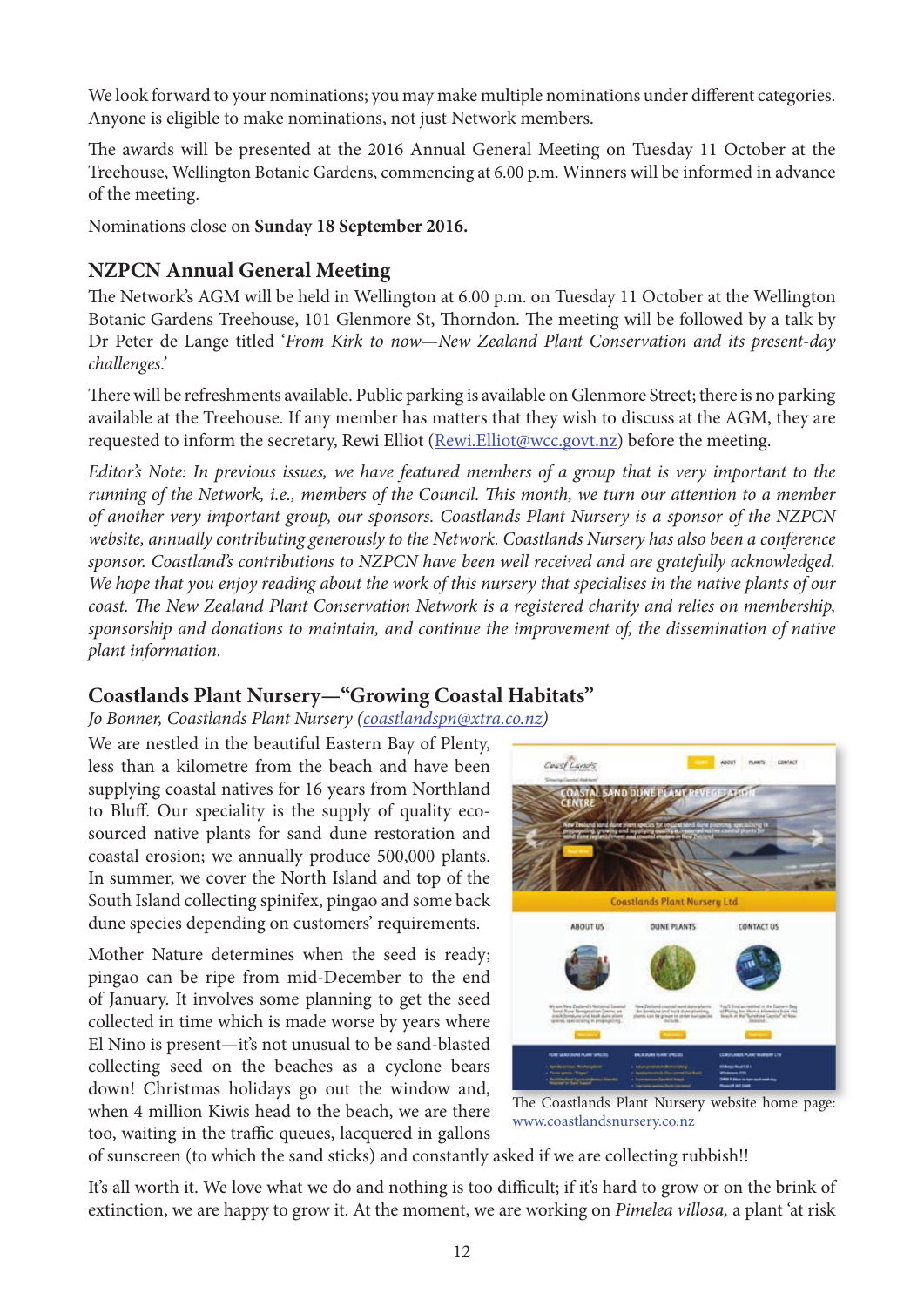declining' (de Lange et al., 2013), we are presently growing it by cutting and seed for four separate councils throughout the North Island; it's really obvious these plants have different growth habits from different regions even when placed in similar environments in tunnel houses.

We have a rigorous tracking system in which seed/cutting material is given its own registration number when it arrives. It is then tracked until dispatch; different regions are colour coded with tags.

Our team of eight consists of five full time and three part-time staff, most with qualifications and experience and including one National Diploma in Horticulture, three Trade Certificates (Advanced) in nursery production, and a total of 65 years accumulated in the nursery industry. We are proud to be supporting the NZPCN website; we use it regularly to identify plant species and update our records of name changes.

#### *Reference*

de Lange, PJ; Rolfe, JR; Champion, PD; Courtney, SP; Heenan, PB; Barkla, JW; Cameron, EK; Norton, DA; Hitchmough, RA. 2013: Conservation status of New Zealand indigenous vascular plants, 2012. New Zealand Threat Classification Series 3. Department of Conservation, Wellington. 70 p.

#### **New Zealand Indigenous Flora Seed Bank (NZIFSB) – Seed collecting with UK National Tree Seed Project**

#### *Jessica Schnell ([J.L.Schnell@massey.ac.nz](mailto:J.L.Schnell@massey.ac.nz)) and Bede West [\(B.West@kew.org\)](mailto:B.West@kew.org)*

#### **Seed collecting of** *Prunus avium* **(sweet cherry),** *Prunus padus* **(bird cherry) and** *Rubus idaeus* **(red raspberry) at Bucknell Hill and Burry Ditches, Shropshire, for UK National Tree Seed Project 20–21 July 2016**

This month we report on a recent seed collecting trip Jess took part in with Bede West, Fieldwork Officer for the UK National Tree Seed Project and Maya McCracken, Seed Collections Assistant, Millennium Seed Bank Partnership, Royal Botanic Gardens, Kew. The UK National Tree Seed Project established by the Royal Botanic Gardens, Kew, in 2013 with the aim of establishing a national tree seed collection for long term conservation and to facilitate research to better understand and manage the native trees in the UK landscape. The project will build a national *ex situ* collection of UK tree seed, maintained and managed by the Millennium Seed Bank (MSB), Kew. The collection aims to be genetically comprehensive and comprise sufficient seeds to support research and conservation, in order to meet the challenges facing UK forests (Kallow, 2014).

The main outputs of the project are to:

- establish an accessible, genetically representative, *ex situ*  seed collection of UK trees and shrubs,
- foster research to overcome constraints to *ex situ*  conservation and the use of UK tree species, and
- raise public awareness of the project and the role of *ex situ*  conservation in general, to meet the challenges facing UK forestry.



Bede West and Jessica Schnell collecting *Prunus avium* using the pole pruner. Photo: Jessica Schnell.

Further information about the UK National Tree Seed Project can be found at: [http://www.kew.org/science](http://www.kew.org/science-conservation/research-data/science-directory/projects/uk-national-tree-seed-project)[conservation/research-data/science-directory/projects/uk-national-tree-seed-project](http://www.kew.org/science-conservation/research-data/science-directory/projects/uk-national-tree-seed-project)

The first day of seed collecting began with a 320 km drive to Shropshire where we assessed the first site with *Prunus padus* trees at Bucknell Hill. Unfortunately, there were not many fruits on the trees nearby so we explored further along the track for more trees or any of the other target species. A couple of yew trees were found with some immature fruits forming (information which will assist collections at the site in the near future). When we approached Burry Ditches, however, *P. avium* around the car park was in full fruit which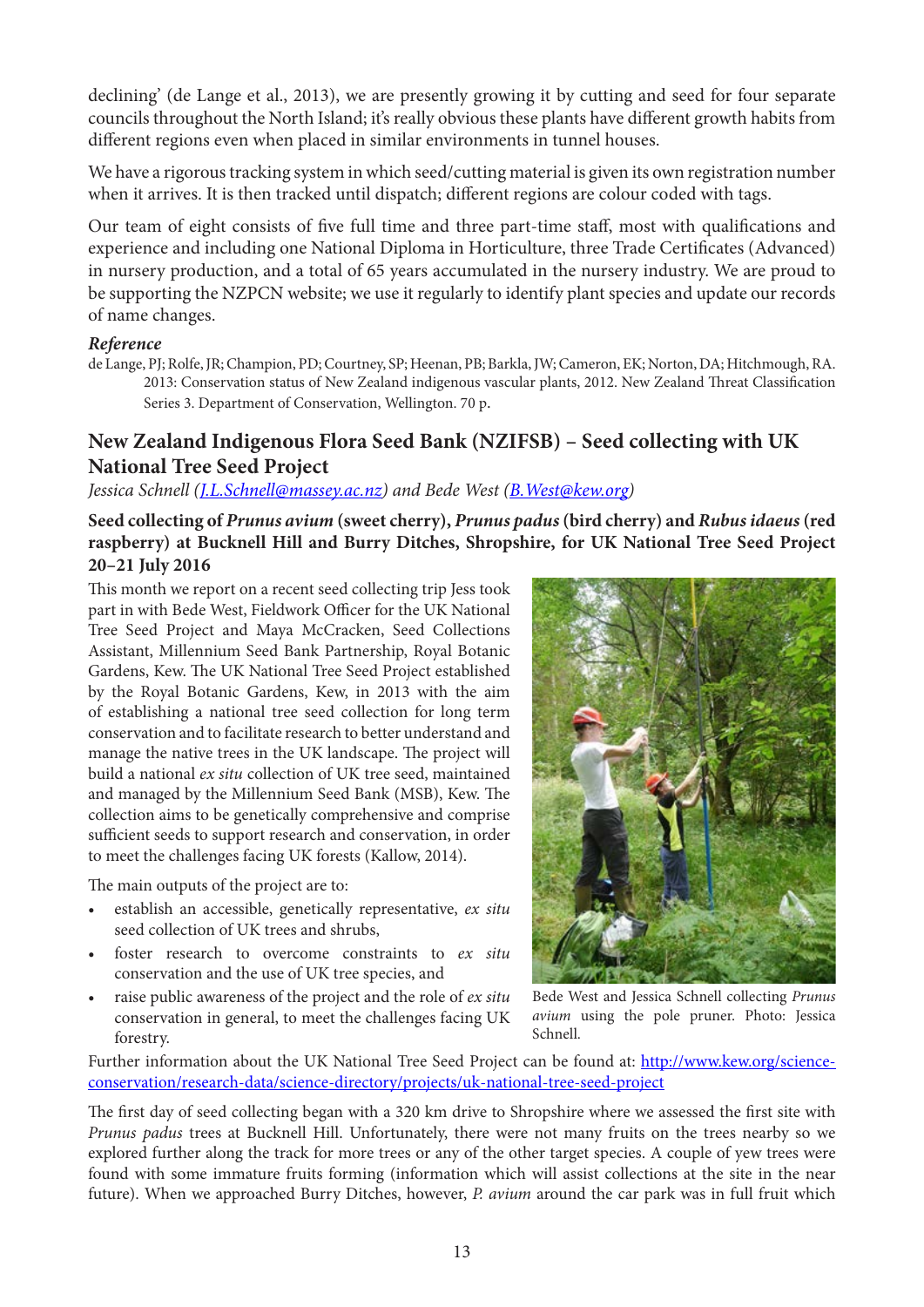helped to lift our spirits. On the second day, we started with collecting from 20 *Rubus ideaus* bushes. This took most of the morning. In the afternoon, we collected *P. avium* using an impressive, extendible 10 m pole pruner, trying our best to avoid the nettles that inhabited most of the forest floor. We collected fruits from five *P. avium* trees so it was a very productive day. JLS was very happy to be able to put theory into practice and see how seed collecting was run in the UK. The seed collecting trip helped her to see what methods for seed collecting work well with tree and shrub species, and she was very impressed with the biosecurity kit that was used on the equipment and boots between sites as well as at the end of



*Rubus ideaus* ripe for collecting*.* Photo: Jessica Schnell.

the day. This knowledge will be brought back to New Zealand where it can be applied when seed collecting in the 2017 season and be passed on to seed collectors in New Zealand.

JLS extends her thanks to Bede West for the opportunity to take part in this seed collecting trip with the UK National Tree Seed Project.

#### **Reference**

Kallow, S., 2014: UK National Tree Seed Project Seed Collecting Manual. Royal Botanic Gardens Kew, Millennium Seed Bank, Ardingly.

#### **Book wanted**

I am attempting to source a copy of Rod Seppelt's '*The moss flora of Macquarie Island*' (2004 – Australian Antarctic Division). I have exhausted all of my usual avenues for specialist botanical resources, so I wondered if the specialist botanical individuals in the Network might be able to help.

My preference is to purchase, but a six-month borrow would also be very useful. If anyone can help, please contact me, Alex Fergus ([afergus@doc.govt.nz](mailto:afergus@doc.govt.nz)). Thanks in anticipation.

# UPCOMING EVENTS

If you have important events or news that you would like publicised via this newsletter please email the Network (**events@nzpcn.org.nz**):

#### **11th Australasian Plant Conservation Conference**

| La Trobe University and the Australian Network for Plant<br><b>Conservation (ANPC): 11th Australasian Plant Conservation</b> | <b>Register and more information:</b><br>conference website |
|------------------------------------------------------------------------------------------------------------------------------|-------------------------------------------------------------|
| Conference (APCC11) to be held in Melbourne 14-18 November                                                                   |                                                             |
| 2016 at the Royal Botanic Gardens Victoria. The organising                                                                   |                                                             |
| committee formally invites NZPCN members to attend the                                                                       |                                                             |
| APCC11 conference and submit an abstract for a presentation on                                                               |                                                             |
| one of the six following conference themes:                                                                                  |                                                             |
| • Assisted colonisation as a practical tool for climate change                                                               |                                                             |
| mitigation.                                                                                                                  |                                                             |
| • Conservation for people and nature: how do we maximise the                                                                 |                                                             |
| benefits for both?                                                                                                           |                                                             |
| • Rethinking landscape restoration: seed production,                                                                         |                                                             |
| provenance, conservation planning.                                                                                           |                                                             |
| • Holistic conservation: the role of mutualisms in ensuring                                                                  |                                                             |
| functional ecosystem recovery (eg. pollinators, soils).                                                                      |                                                             |
| • Rescuing small populations from extinction.                                                                                |                                                             |
| • New challenges, emerging ideas.                                                                                            |                                                             |
| Following the conference, many conference papers will be                                                                     |                                                             |
| published in two issues of <b>Australasian Plant Conservation</b> .                                                          |                                                             |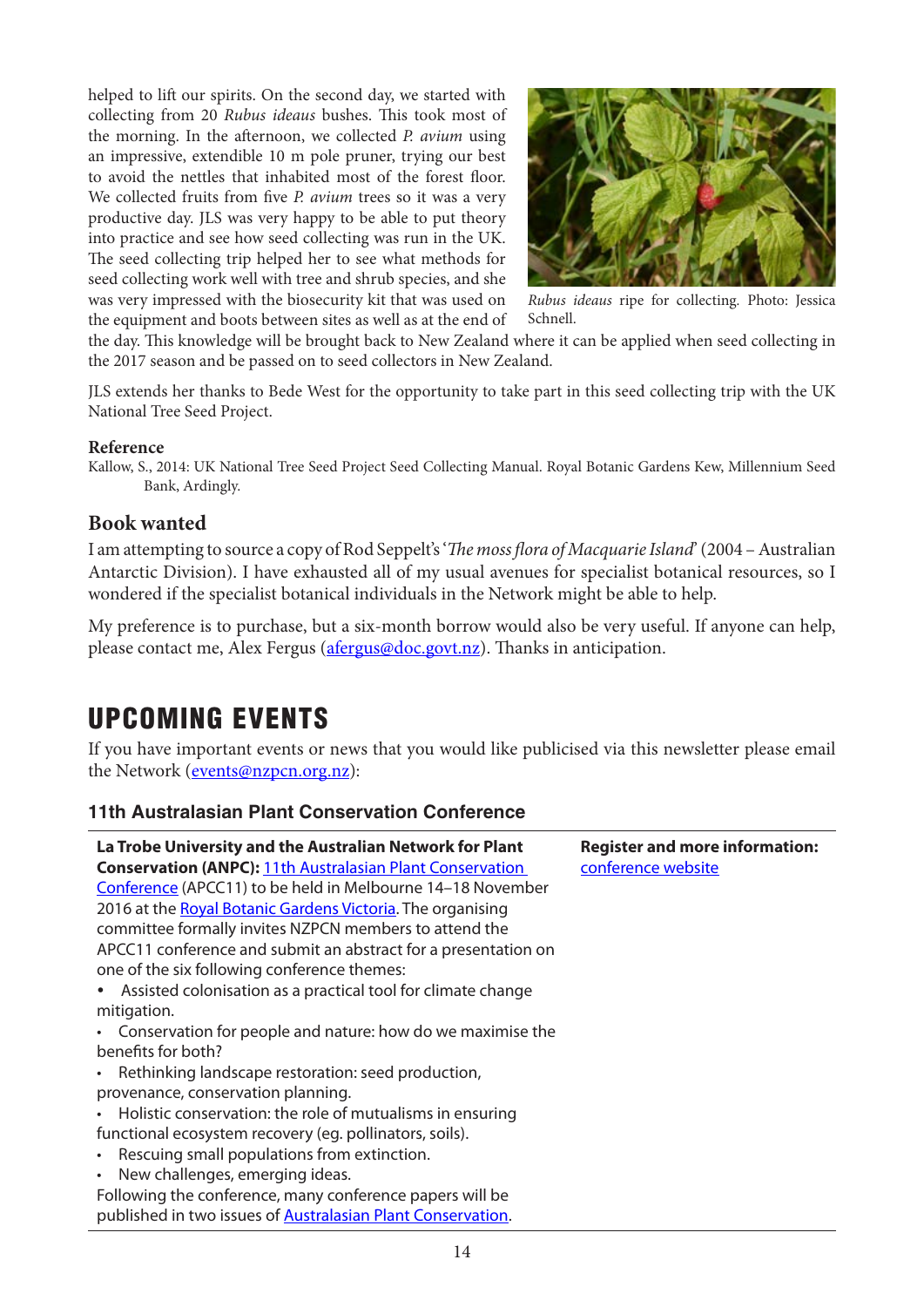#### **Auckland Botanical Society**

| <b>Meeting:</b> Wednesday 7 September at 7.30 p.m. for a talk by<br>Alison Wesley titled 'Madagascar'. Venue: Unitec Room 115-2017. | <b>Contact:</b> Maureen Young, email:<br>youngmaureen@xtra.co.nz.                  |
|-------------------------------------------------------------------------------------------------------------------------------------|------------------------------------------------------------------------------------|
| Field trip: Saturday 17 September to Waikumete gumland.                                                                             | Leader: Rhys Gardner. Contact:<br>Maureen Young, email:<br>youngmaureen@xtra.co.nz |
|                                                                                                                                     |                                                                                    |

#### **Rotorua Botanical Society**

**Field trip:** Saturday 3 September to Lake Arapuni, Waikato River. **Meet:** the car park Rotorua, at 08:30 a.m. or the ramp at Jones Landing at the end of Lake Arapuni Road at 9:30 a.m. **Grade:** easy; this is a boat trip and in case cancellation you must tell the trip leader that you are coming by Thursday 1 September. **Cost:** donation for boat fuel.

**Leader:** Willie Shaw ph: 07 345 5912 (hm) or 021 757522; email: [willie.shaw@wildlands.co.nz](mailto:willie.shaw@wildlands.co.nz).

#### **Whanganui Museum Botanical Group**

| <b>Field trip:</b> Saturday 3 September. Kitchener Park, Feilding. Meet: | <b>Contact: Robyn Ogle, email:</b>   |
|--------------------------------------------------------------------------|--------------------------------------|
| Whanganui police station 9.15 a.m. or at reserve entrance 10.00 a.m.     | robcol.ogle@xtra.co.nz.              |
| <b>Meeting:</b> Tuesday 6 September at 7.30 p.m. for a talk by Bill      | <b>Venue: Museum's Davis Lecture</b> |
| Fleury on the 'Battle for our Birds' programme.                          | Theatre.                             |

#### **Wellington Botanical Society**

| <b>Field trip:</b> Saturday 3 September to Tawhai St Reserve – Horoeka<br>Street Reserve loop, Stokes Valley. Meet: 9.30 a.m. at Horoeka<br>Street Reserve car park.                                                                                                                                                      | <b>Co-Leaders:</b> Michele Dickson, ph:<br>04 972 2350; Sunita Singh, ph: 04<br>387 9955, mobile 027 4052 987.                                                               |
|---------------------------------------------------------------------------------------------------------------------------------------------------------------------------------------------------------------------------------------------------------------------------------------------------------------------------|------------------------------------------------------------------------------------------------------------------------------------------------------------------------------|
| <b>Meeting:</b> Monday 19 September at 7.30 p.m. for a talk by Rodney<br>Lewington, Carol West and peter Beveridge titled 'Can't tell a<br>moss from a liverwort, don't know a lichen?'.                                                                                                                                  | <b>Venue:</b> Victoria University Lecture<br>Theatre M101, ground floor<br>Murphy Building, west side of<br>Kelburn Parade; enter about 20 m<br>below pedestrian overbridge. |
| Field trip: Saturday 1 October to Otari-Wilton's Bush to continue<br>our enquiry into lichens, mosses, liverworts and hornworts. Meet:<br>9.30 a.m. at Otari-Wilton's Bush Information Centre/Te Marae o<br>Tane, 160 Wilton Road, Wilton. Bring: a hand lens, note book, pen<br>and your lunch; tea and coffee provided. | <b>Leaders and helpers: Rodney</b><br>Lewington, Carol West and Peter<br>Beveridge.                                                                                          |

#### **Nelson Botanical Society**

| Field Trip: Sunday, 18 September—Waimea weedbusting, Wairoa          | <b>Leader:</b> Shannel Courtney,     |
|----------------------------------------------------------------------|--------------------------------------|
| Gorge. Meet: Church steps at 9.00 a.m. Please bring pruning gear.    | ph: 03 546 9922.                     |
| <b>Meeting:</b> Monday 19 September at 7.30 p.m. for a talk by Chris | <b>Venue:</b> Jaycee Rooms, Founders |
| Ecroyd titled 'Alaskan ecology'.                                     | Park, Nelson.                        |

#### **Driftwood Retreat and Eco-tours**

| Five day tours to D'Urville Island: (http://driftwoodecotours.      | <b>Further information:</b>  |
|---------------------------------------------------------------------|------------------------------|
| co.nz/durville-island/) and four day tours of alpine flora (http:// | www.driftwoodecotours.co.nz. |
| driftwoodecotours.co.nz/alpine-flora-tour/) are available.          |                              |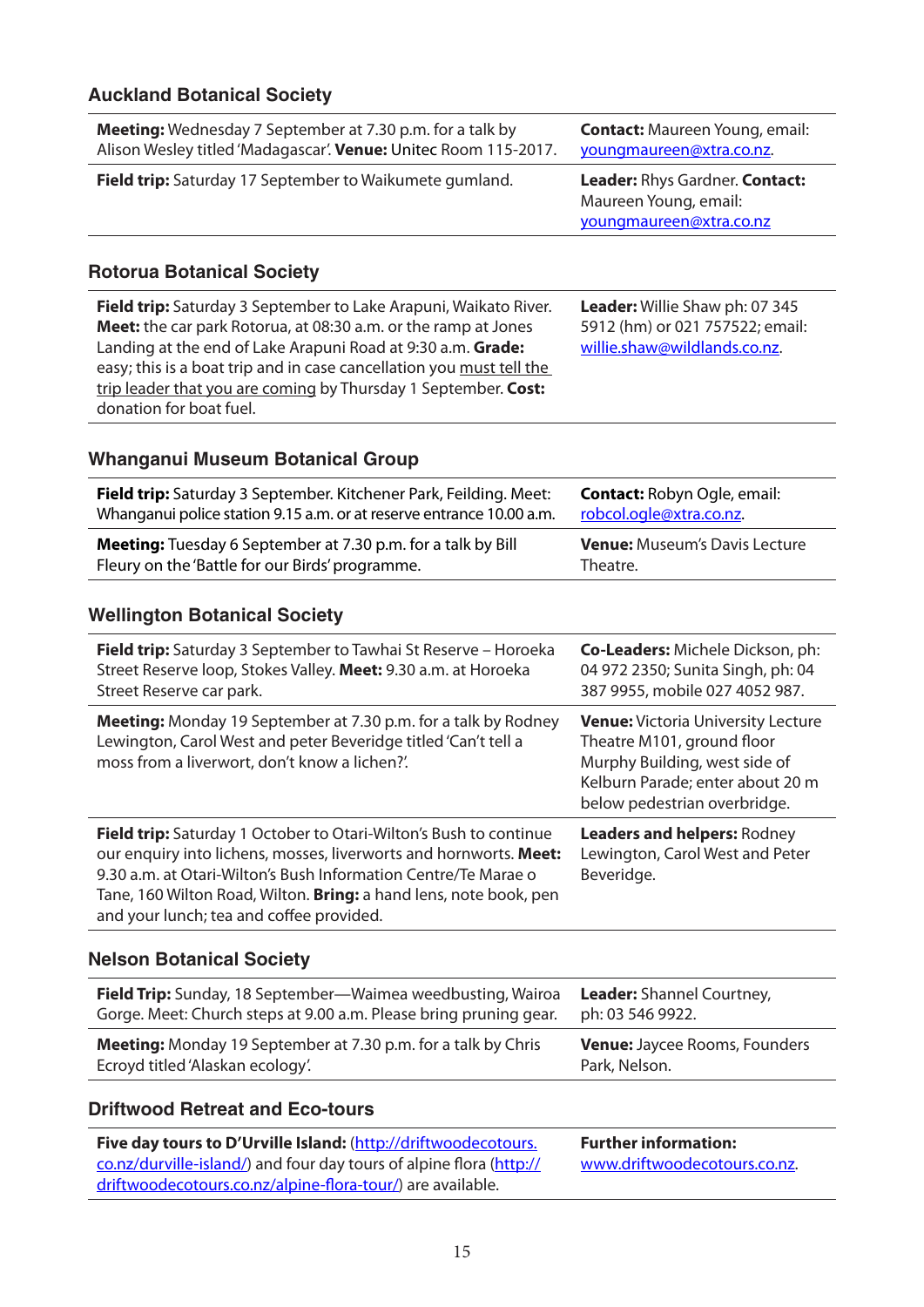## **Canterbury Botanical Society**

| <b>Meeting:</b> Monday 5 September at 7.30 p.m. for a talk by Anna<br>Henderson titled 'Seed dispersal by birds in small isolated Nth<br>Canterbury forest remnants'. Venue: Upper Riccarton Library<br>community meeting room, 71 Main South Road.         | <b>Contact: Alice Shanks,</b><br>ph: 03 337 1256,<br>email: alice@caverock.net.nz. |
|-------------------------------------------------------------------------------------------------------------------------------------------------------------------------------------------------------------------------------------------------------------|------------------------------------------------------------------------------------|
| Field trip: Saturday 10 September to Taylors Bush, Oxford.                                                                                                                                                                                                  | <b>Contact: Alice Shanks,</b><br>ph: 03 337 1256,<br>email: alice@caverock.net.nz. |
| <b>Otago Botanical Society</b>                                                                                                                                                                                                                              |                                                                                    |
| Field trip: Saturday 3 September to Waianakarua Scenic Reserve.                                                                                                                                                                                             | <b>Contact: John Steel, ph: 021 2133</b><br>170, email: john.steel@otago.ac.nz.    |
| Meeting: Wednesday 14 September, 6.00 p.m. 15th Annual<br>Geoff Baylis Lecture by Dr Nick Mortimer titled 'Life on Zealandia'.<br>Venue: Castle 1, University of Otago (drinks and nibbles starting<br>from 5.15 pm in the concourse) note change of venue. | <b>Contact: Robyn Bridges, ph: 03</b><br>472 7330.                                 |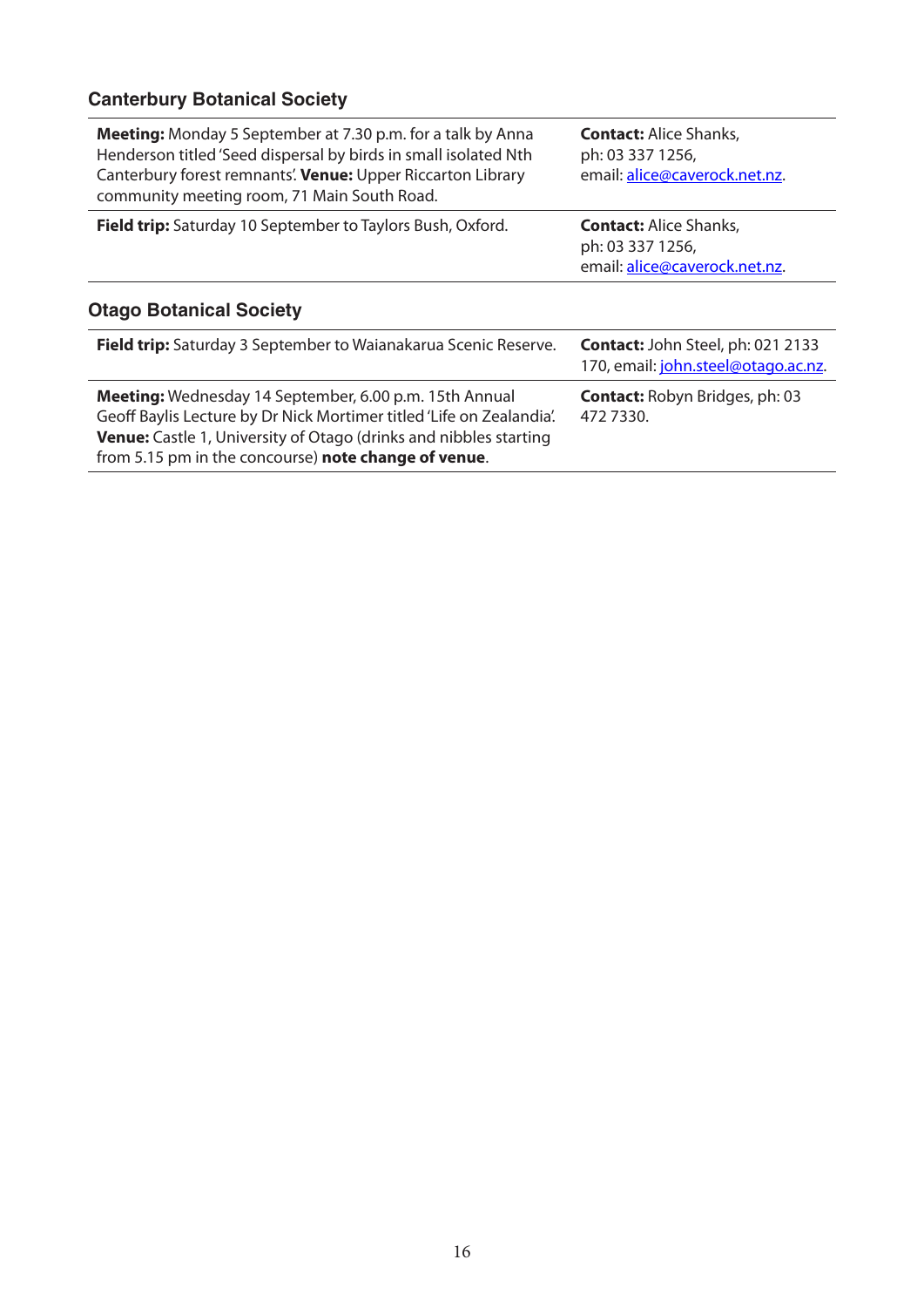

NEW ZEALAND PLANT CONSERVATION NETWORK

# **PLANT CONSERVATION AWARDS: 2016**

The New Zealand Plant Conservation Network is now accepting nominations for the 2016 awards. The purpose of these awards is to acknowledge outstanding contributions to native plant conservation.

The award categories are:

- **Individual** involved in plant conservation
- **Plant nursery** involved in plant conservation
- **School** plant conservation project
- **Community** plant conservation project
- **Local authority** protecting native plant life
- **Young Plant Conservationist** of the Year (under 18 years on 30 June 2016)

More information about the awards and additional nomination forms are available on the Network website - www.nzpcn.org.nz. You can make multiple nominations under different categories. Anyone is eligible to make nominations, not just Network members. The awards will be presented at the **NZ Plant Conservation Network AGM** to be held in Wellington on **Tuesday 11 October 2016** (starts at 6pm at the Wellington Botanic Gardens Treehouse). Winners will be informed in advance of the meeting. Nominations close on **Sunday 18 September 2016.**

#### **NOMINATION FORM**

| Category (please circle): |                                                                                  |                             |        |
|---------------------------|----------------------------------------------------------------------------------|-----------------------------|--------|
| Individual                | Plant                                                                            | <i>Nursery</i>              | School |
|                           | Community Local Authority                                                        | Young Plant Conservationist |        |
|                           |                                                                                  |                             |        |
|                           | Contact details for person, school, nursery, community group or local authority: |                             |        |
|                           |                                                                                  |                             |        |
|                           |                                                                                  |                             |        |
|                           |                                                                                  |                             |        |